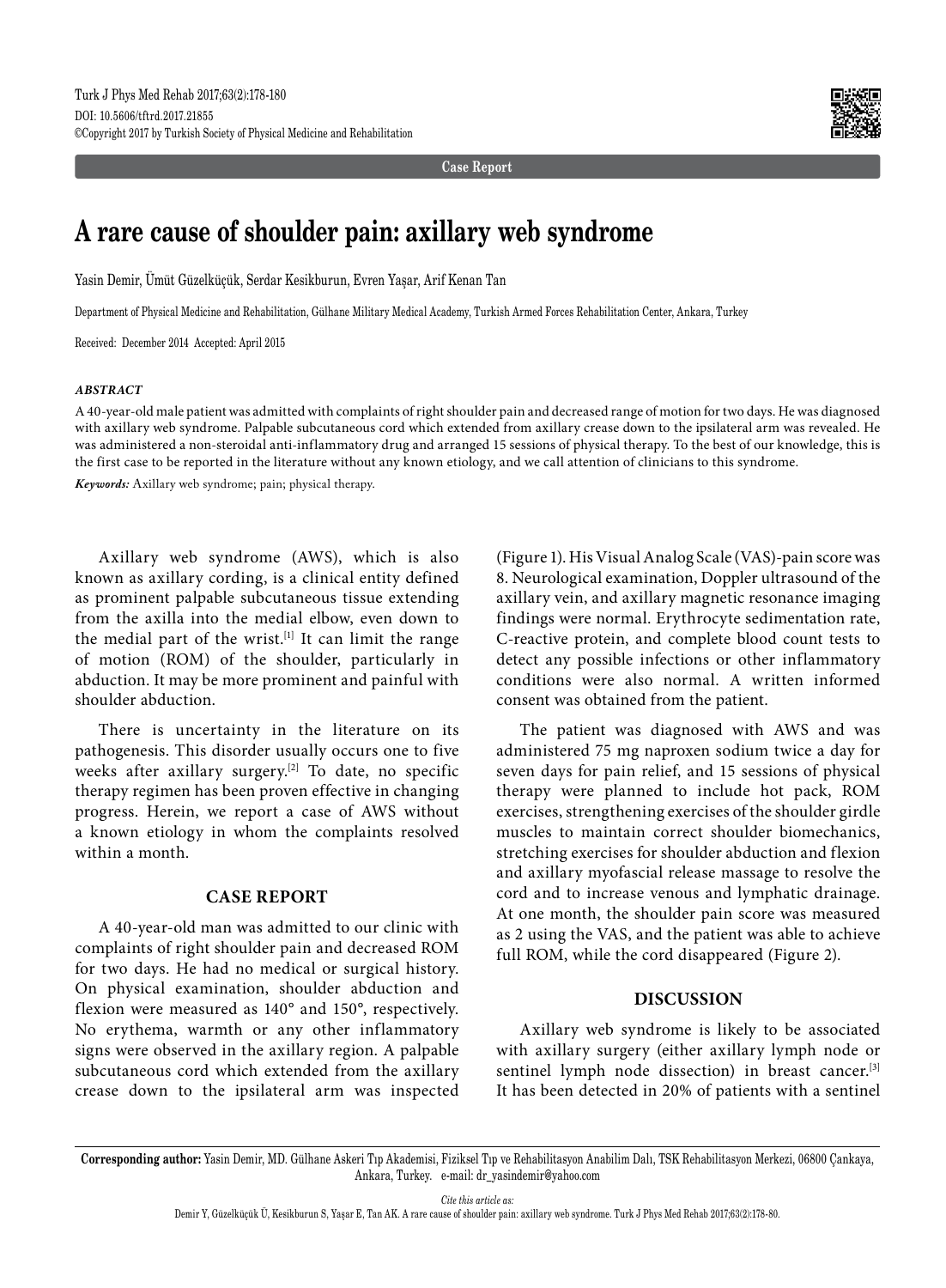

**Figure 1.** An axillary cord before treatment. **Figure 2.** Cord disappeared after treatment.

node biopsy and in 72% of patients with an axillary clearance.[3] There are only two reported cases where AWS developed in patients without breast cancer: one was secondary to axillary folliculitis, and the other developed following a sentinel node biopsy for melanoma.<sup>[4,5]</sup> No cause such as axillary intervention or folliculitis was present in the presented case, and it is considered that the AWS could have originated from small lymphadenopathies, which were not detectable with screening methods, leading to lymphatic obstruction.

The mechanism of AWS is not well-defined. It has been assumed that lymphovenous injury, hypercoagulation, lymphovenous stasis, and damage to tissues as a result of interrupted lymphatic and vascular flow caused by axillary surgery may gi§ve rise to the condition.[1] In addition, Mondor's disease (MD), which is a rare entity involving thrombophlebitis of the superficial veins of the axilla, should be kept in mind in the differential diagnosis of AWS. Although it was also termed AWS previously, currently, both are accepted as different conditions.[4] In our case, MD was ruled out due to normal venous flow during Doppler ultrasound.

Pain, which is the major symptom of this entity, can be felt in the shoulder or axilla. It limits the ROM of the shoulder with numbness and tightness. In addition, AWS-related shoulder ROM restrictions can lead to painful conditions, such as rotator cuff disease, frozen shoulder, and myofascial pain syndrome.<sup>[1]</sup> Although the cord is visible in the axillary region, it can be neglected, if the patient is not undressed during the physical examination.

No standard therapeutic methods have been reported for AWS. Untreated AWS usually, but not always, disappears spontaneously within three



months.<sup>[6]</sup> Wei et al.<sup>[7]</sup> suggested that Aescuven forte (Cesra Arzneimittel GmbH &. Co. KG, Baden-Baden, Germany), which was used to treat phlebitis in their clinic, might be effective in improving AWS in combination with physical therapy. In the presented case, the symptoms relieved and the cord resolved within one month. This can be attributed to the medical treatment prescribed and physiotherapy applied, although whether it was routine progression or the treatment was effective still remains unclear. Therefore, further studies are required to provide more clinical data to study the treatment of AWS.

In conclusion, AWS may develop even without axillary surgery. Physical examination is the mainstay in the diagnosis of AWS, and examination of the axillary region should not be ignored in patients with shoulder pain and limited ROM. Patients with AWS may benefit from physical therapy fortified with non-steroidal antiinflammatory drugs. To the best of our knowledge, this is the first case to be reported in the literature without any known etiology, and we call attention of clinicians to this syndrome. However, there is a long way to go to clarify the pathogenesis and histopathology, and to develop effective treatments of AWS.

## **Declaration of conflicting interests**

The authors declared no conflicts of interest with respect to the authorship and/or publication of this article.

### **Funding**

The authors received no financial support for the research and/or authorship of this article.

#### **REFERENCES**

1. Torres Lacomba M, Mayoral Del Moral O, Coperias Zazo JL, Yuste Sánchez MJ, Ferrandez JC, Zapico Goñi A. Axillary web syndrome after axillary dissection in breast cancer: a prospective study. Breast Cancer Res Treat 2009;117:625-30.